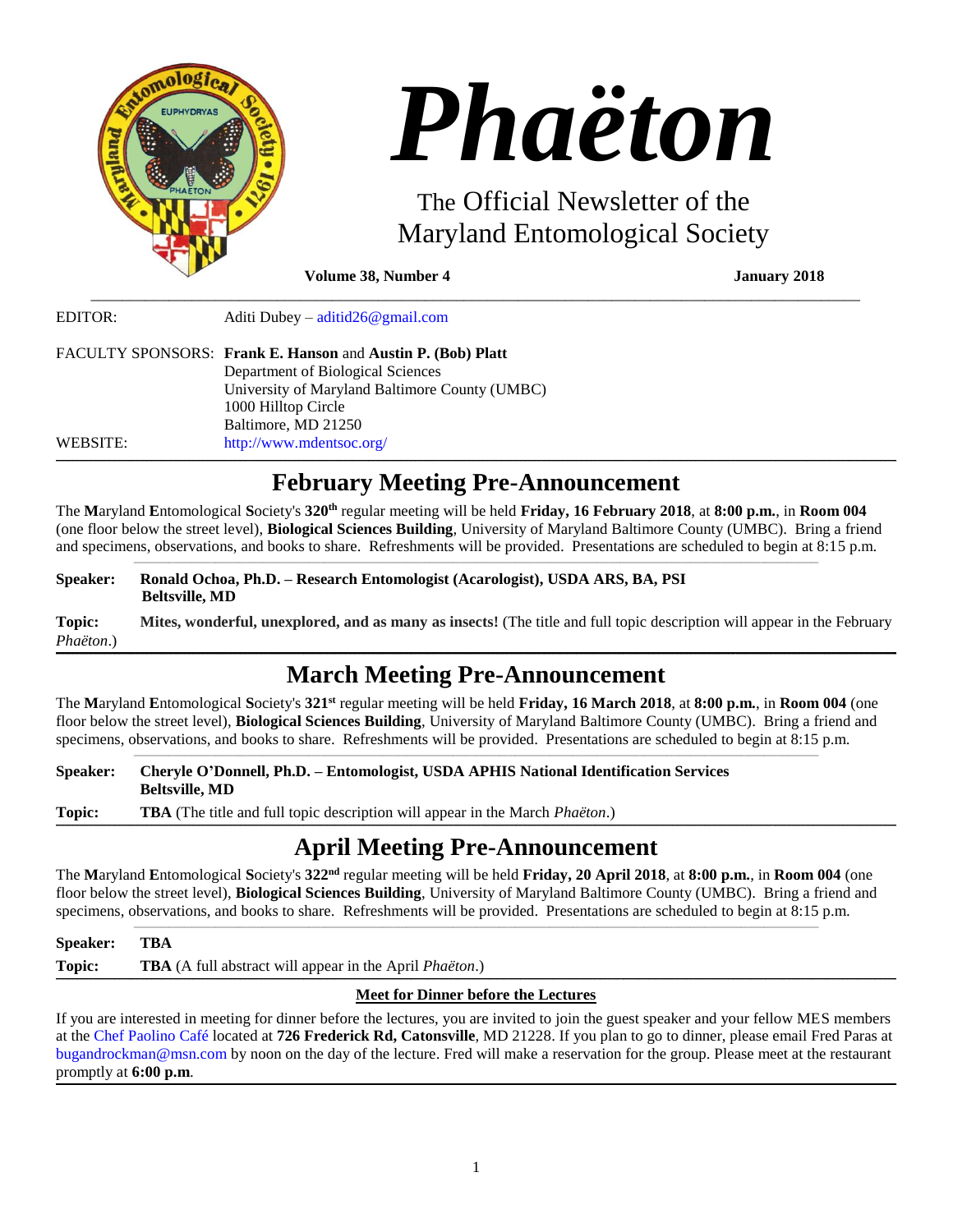$\mathcal{L}_\text{max}$  and  $\mathcal{L}_\text{max}$  and  $\mathcal{L}_\text{max}$  and  $\mathcal{L}_\text{max}$  and  $\mathcal{L}_\text{max}$ 

#### **\*\*\*DON'T FORGET TO RENEW\*\*\* \*\*\*IT'S MEMBERSHIP RENEWAL TIME\*\*\* OCT 2017 – SEP 2018 MEMBERSHIP YEAR**

**\_\_\_\_\_\_\_\_\_\_\_\_\_\_\_\_\_\_\_\_\_\_\_\_\_\_\_\_\_\_\_\_\_\_\_\_\_\_\_\_\_\_\_\_\_\_\_\_\_\_\_\_\_\_\_\_\_\_\_\_\_\_\_\_\_\_\_\_\_\_\_\_\_\_\_\_\_\_\_\_\_\_\_\_\_\_\_\_\_\_\_\_\_\_\_\_\_\_\_\_\_\_\_\_\_\_\_\_\_\_\_\_\_\_\_\_\_\_\_\_\_\_\_\_\_\_\_\_\_\_\_\_\_\_\_\_\_\_\_\_\_\_\_\_\_\_\_\_\_\_\_\_\_\_\_\_\_\_\_\_\_\_\_\_\_\_\_\_**

Membership renewal forms were inserted in the front of the September 2017 issue of *The Maryland Entomologist*. If the date on your address label reads 2017, it is time for you to renew for the "October 2017 – September 2018" membership year. Please check that your contact information is correct and return the form along with your check (made out to Maryland Entomological Society) to: **Edgar A. Cohen, Jr.** (MES Treasurer), [5454 Marsh](https://maps.google.com/?q=5454+Marsh+Hawk+Way,+Columbia,+MD+21045&entry=gmail&source=g)  [Hawk Way, Columbia, MD 21045.](https://maps.google.com/?q=5454+Marsh+Hawk+Way,+Columbia,+MD+21045&entry=gmail&source=g)

#### **\_\_\_\_\_\_\_\_\_\_\_\_\_\_\_\_\_\_\_\_\_\_\_\_\_\_\_\_\_\_\_\_\_\_\_\_\_\_\_\_\_\_\_\_\_\_\_\_\_\_\_\_\_\_\_\_\_\_\_\_\_\_\_\_\_\_\_\_\_\_\_\_\_\_\_\_\_\_\_\_\_\_\_\_\_\_\_\_\_\_\_\_\_\_\_\_\_\_\_\_\_\_\_\_\_\_\_\_\_\_\_\_\_\_\_\_\_\_\_\_\_\_\_\_\_\_\_\_\_\_\_\_\_\_\_\_\_\_\_\_\_\_\_\_\_\_\_\_\_\_\_\_\_\_\_\_\_\_\_\_\_\_\_\_\_\_\_\_ WELCOME TO NEW MEMBERS**

MES welcomes the following new members to the Society: **Janet C. Ciegler – West Columbia, SC Georges Pelletier – Quebec, Quebec, Canada Amber G. Powell – Clarksburg, Maryland**

#### **\_\_\_\_\_\_\_\_\_\_\_\_\_\_\_\_\_\_\_\_\_\_\_\_\_\_\_\_\_\_\_\_\_\_\_\_\_\_\_\_\_\_\_\_\_\_\_\_\_\_\_\_\_\_\_\_\_\_\_\_\_\_\_\_\_\_\_\_\_\_\_\_\_\_\_\_\_\_\_\_\_\_\_\_\_\_\_\_\_\_\_\_\_\_\_\_\_\_\_\_\_\_\_\_\_\_\_\_\_\_\_\_\_\_\_\_\_\_\_\_\_\_\_\_\_\_\_\_\_\_\_\_\_\_\_\_\_\_\_\_\_\_\_\_\_\_\_\_\_\_\_\_\_\_\_\_\_\_\_\_\_\_\_\_\_\_\_\_ HONORING MEMBER DONORS**

MES wishes to honor the following members who made charitable donations along with their recent membership renewals. These donations help with the printing and mailing of *The Maryland Entomologist*.

> **Joann L. Alexander Steven S. Israel Steven M. Roble Warren E. Steiner Jil M. Swearingen**

#### **\_\_\_\_\_\_\_\_\_\_\_\_\_\_\_\_\_\_\_\_\_\_\_\_\_\_\_\_\_\_\_\_\_\_\_\_\_\_\_\_\_\_\_\_\_\_\_\_\_\_\_\_\_\_\_\_\_\_\_\_\_\_\_\_\_\_\_\_\_\_\_\_\_\_\_\_\_\_\_\_\_\_\_\_\_\_\_\_\_\_\_\_\_\_\_\_\_\_\_\_\_\_\_\_\_\_\_\_\_\_\_\_\_\_\_\_\_\_\_\_\_\_\_\_\_\_\_\_\_\_\_\_\_\_\_\_\_\_\_\_\_\_\_\_\_\_\_\_\_\_\_\_\_\_\_\_\_\_\_\_\_\_\_\_\_\_\_\_ OBITUARY OF RONALD HODGES**

**Ronald W Hodges**, noted Entomologist and Lepidopterist and the first editor of *The Maryland Entomologist* and the second president of The Maryland Entomological Society passed on December 10<sup>th</sup>, 2017 at his home in Eugene, Oregon. His family prepared this obituary:

"Ronald William Hodges, 83, died at his home in Eugene, Oregon, on Sunday, December 10, 2017. He was preceded in death by his wife, Elaine Rita Snyder Hodges, after 39 years of marriage.

Ron was born on August 7, 1934, in Lansing, MI, an only child to parents Elma and Lester Hodges, and became interested in Lepidoptera at age six upon finding a freshly emerged Luna moth in the backyard of his Michigan home. He stated his intent to update Holland's "Moth Book" as a ninth grader. He received his BS degree in 1956 and his MS degree in 1957 from Michigan State University, where he was strongly influenced by Roland Fischer. He went to Cornell University to work with John Franclemont. During this period he did extensive field work in New York, North Carolina, Florida, Arizona, and Ecuador. He became deeply interested in the microlepidoptera, particularly the Gelechioidea, and was awarded a PhD degree in 1961. He received a National Science Foundation Postdoctoral Fellowship and commenced to work on genera of Gelechiidae. This project was interrupted when he accepted a position with the Systematic Entomology Laboratory at the U.S. Department of Agriculture,

Agricultural Research Service located in the Smithsonian National Museum of Natural History, Washington, D.C. He had several roles in the Laboratory, including laboratory chief. He stepped down from this position to continue field and laboratory research on gelechioid moths. At the Smithsonian, he met Elaine, a scientific illustrator, and they married in 1967; Ron adopted her two sons, Steven and Larry.

He was a member of the American Association for the Advancement of Science, American Association for Zoological Nomenclature (president 1993-95), American Entomological Society, Entomological Society of America, Entomological Society of Canada, Entomological Society of Ontario, Entomological Society of Washington (honorary member, 1999), Michigan Entomological Society, the Lepidoptera Research Foundation, the Lepidopterists' Society (president 1975-76), Maryland Entomological Society (president 1973-74), Ohio Lepidopterists, Northwest Lepidoptera Society, Sigma Xi, and Societas Europaea Lepidopterologica. He received the Thomas Say Award from the Entomological Society of America for his editorial oversight of Moths of North America in 1990, the Karl Jordan Medal from the Lepidopterists' Society for research on gelechioid moths in 1997, and he was elected an honorary member of the Entomological Society of Washington in 1999.

Ron was active until retirement in the Washington Biologists' Field Club since being elected in 1963. He was president from 1976 to 1979 and participated on various committees and work and field days. He was for many years the lead cook in the kitchen. In 1997, Ron and Elaine retired to Eugene, Oregon, where he continued to work on moths (an illustrated, annotated key to genera of North American Gelechiidae) and, until 2011, to edit and publish The Moths of America North of Mexico. Gardening with a highly diverse array of plants and developing and maintaining a collection of mainly pleurothallidine orchids also have interested him in retirement. In his spare time, Ron gardened a highly diverse array of plants, enjoyed classical music and paired gourmet meals and wonderful wines.

Survivors include Steven and Susan Hodges of Santa Barbara, California, and Lawrence Hodges of Germantown, Maryland; two grandchildren; two great-grandchildren; his cousin Ann Haseltine of Ishpeming, MI; and Elaine's siblings and their families. Ron will be remembered for his big heart and generosity. He loved to share his garden, food, wine, music passions with his many friends and family. Sensitive to every dangling participle, "can I?" and "may I?" were distinguished, as were the salad and dinner forks. He is missed."

*Contributed by The Maryland Entomologist Editor and MES member, Eugene Scarpulla, and distributed by Eric H. Metzler, President and Managing Director, The Wedge Entomological Research Foundation*

**\_\_\_\_\_\_\_\_\_\_\_\_\_\_\_\_\_\_\_\_\_\_\_\_\_\_\_\_\_\_\_\_\_\_\_\_\_\_\_\_\_\_\_\_\_\_\_\_\_\_\_\_\_\_\_\_\_\_\_\_\_\_\_\_\_\_\_\_\_\_\_\_\_\_\_\_\_\_\_\_\_\_\_\_\_\_\_\_\_\_\_\_\_\_\_\_\_\_\_\_\_\_\_\_\_\_\_\_\_\_\_\_\_\_\_\_\_\_\_\_\_\_\_\_\_\_\_\_\_\_\_\_\_\_\_\_\_\_\_\_\_\_\_\_\_\_\_\_\_\_\_\_\_\_\_\_\_\_\_\_\_\_\_\_\_\_\_\_**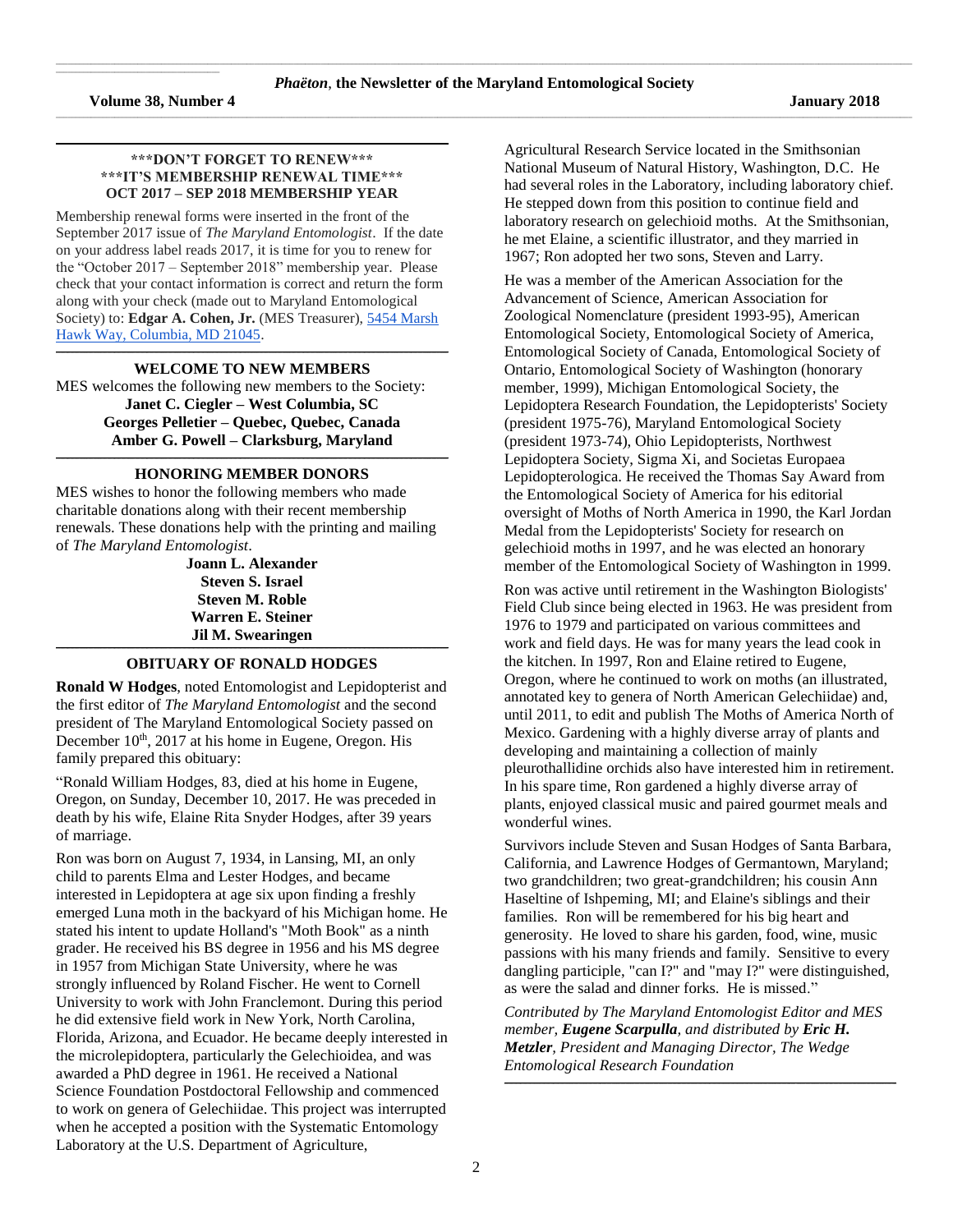**Volume 38, Number 4 January 2018**

 $\mathcal{L}_\text{max}$  and  $\mathcal{L}_\text{max}$  and  $\mathcal{L}_\text{max}$  and  $\mathcal{L}_\text{max}$  and  $\mathcal{L}_\text{max}$ 

# **INTERSTATE PEST MANAGEMENT CONFERENCE**

# **Wed-Thu, 31 January – 1 February 2018**

#### **Maritime Institute of Technology - Training and Conference Center, 692 Maritime Boulevard, Linthicum, MD**

The Maryland State Pest Control Association presents the 37<sup>th</sup> Annual Interstate Pest Management Conference. The Conference attracts hundreds of professionals in urban and structural pest management each year for comprehensive training by leading experts from industry, government, and academia.

Further information can be found at: <http://ipmc.umd.edu/> **\_\_\_\_\_\_\_\_\_\_\_\_\_\_\_\_\_\_\_\_\_\_\_\_\_\_\_\_\_\_\_\_\_\_\_\_\_\_\_\_\_\_\_\_\_\_\_\_\_\_\_\_\_\_\_\_\_\_\_\_\_\_\_\_\_\_\_\_\_\_\_\_\_\_\_\_\_\_\_\_\_\_\_\_\_\_\_\_\_\_\_\_\_\_\_\_\_\_\_\_\_\_\_\_\_\_\_\_\_\_\_\_\_\_\_\_\_\_\_\_\_\_\_\_\_\_\_\_\_\_\_\_\_\_\_\_\_\_\_\_\_\_\_\_\_\_\_\_\_\_\_\_\_\_\_\_\_\_\_\_\_\_\_\_\_\_\_\_**

#### **ESA 2018 EASTERN BRANCH ANNUAL MEETING**

#### **Sat-Mon, 17-19 March 2018**

# **Westin Annapolis Hotel, Annapolis, MD**

The 89<sup>th</sup> Annual Meeting of the Eastern Branch of the Entomological Society of America (ESA-EB) will be held in Maryland. Early-bird registration deadline is **January 19, 2018**.

The Maryland Entomological Society (MES) will host an exhibit for the **"It's a Bug's World"** public outreach event being held on **Sunday, March 18, 2018**, as part of the ESA-EB meeting. The "It's a Bug's World" event will take place from 11:00 a.m. till 4:00 p.m. (setup anytime 8:00-11:00 a.m.). In addition to the MES general display which will include pinned Maryland specimens, ESA-EB has asked if MES might have a variety of live insects to display.

If you have any live insects that you would be willing to display between 11:00 a.m. and 4:00 p.m., please contact Eugene Scarpulla at [ejscarp@comcast.net.](ejscarp@comcast.net)

Additional Information can be found at: <http://www.entsoc.org/eastern/2018-branch-meeting>

# **JOINT CONFERENCE OF MID-ATLANTIC MOSQUITO CONTROL ASSOCIATION AND NORTH CAROLINA MOSQUITO AND VECTOR-CONTROL ASSOCIATION**

**\_\_\_\_\_\_\_\_\_\_\_\_\_\_\_\_\_\_\_\_\_\_\_\_\_\_\_\_\_\_\_\_\_\_\_\_\_\_\_\_\_\_\_\_\_\_\_\_\_\_\_\_\_\_\_\_\_\_\_\_\_\_\_\_\_\_\_\_\_\_\_\_\_\_\_\_\_\_\_\_\_\_\_\_\_\_\_\_\_\_\_\_\_\_\_\_\_\_\_\_\_\_\_\_\_\_\_\_\_\_\_\_\_\_\_\_\_\_\_\_\_\_\_\_\_\_\_\_\_\_\_\_\_\_\_\_\_\_\_\_\_\_\_\_\_\_\_\_\_\_\_\_\_\_\_\_\_\_\_\_\_\_\_\_\_\_\_\_**

#### **Mon.-Wed., 12-14 February 2018 [Courtyard by Marriott, Carolina Beach, North Carolina](https://www.google.com/maps/place/Courtyard+by+Marriott+Carolina+Beach+Oceanfront/@34.032591,-77.892994,15z/data=!4m5!3m4!1s0x0:0xaef405624a15e45e!8m2!3d34.032591!4d-77.892994)**

This is a joint annual conference. The full conference registration fee is \$120.00 and includes all breaks, "Biting Time Social", lunch banquet and annual memberships for both associations. One-day and student registrations are available. Payment may be made by cash, check, money order or credit card. Registrations received after January 12, 2018 must contain a \$10.00 late fee. To avoid a late fee, verify that Andy Kyle has received your information or knows you plan to attend before the January 12th deadline.

Conference room rates for single or double occupancy are \$67.30 (plus 13% state taxes,and fees). You may make your reservations online at NCMVCA/MAMCA Online Group

Reservations. Rooms can also be reserved by calling (910) 458-2030. Be sure to ask for the MAMR group block. Space is limited, so reservations must be made by Wednesday, January 9, 2018, after which time the room rate is not guaranteed. Complimentary self-parking is available.

 $\Box$ 



# **Central Maryland Beekeepers Association**

Supporting and promoting beekeepers and the viability of honeybees in central Maryland

#### **MEMBERS MEETINGS**

**Tues, 6 February 2018; 7:00 p.m.** TBA

# **Tues, 6 March 2018; 7:00 p.m.**

Aaron Fisher of the Fisher Bee Farm in Lewistown, PA, speaks to us about "A Year in the Life of a Commercial Beekeeper". Aaron's company supplies us with the nucs we sell in spring. For more information see: [www.fisherbeefarm.com.](www.fisherbeefarm.com)

Members meetings are held at th[e Oregon Ridge Nature](https://www.google.com/maps/place/Oregon+Ridge+Nature+Center/@39.4970222,-76.6868097,15z/data=!4m2!3m1!1s0x0:0x9fbed14b2a0e98dd?sa=X&ved=0ahUKEwjkwILmv6jQAhXs6YMKHVsmDwgQ_BIIdDAK)  [Center, 13555 Beaver Dam Road, Cockeysville, MD.](https://www.google.com/maps/place/Oregon+Ridge+Nature+Center/@39.4970222,-76.6868097,15z/data=!4m2!3m1!1s0x0:0x9fbed14b2a0e98dd?sa=X&ved=0ahUKEwjkwILmv6jQAhXs6YMKHVsmDwgQ_BIIdDAK)  Additional information can be found at: [http://www.centralmarylandbees.org/meetings-3/membership](http://www.centralmarylandbees.org/meetings-3/membership-meeting-schedule/)[meeting-schedule/](http://www.centralmarylandbees.org/meetings-3/membership-meeting-schedule/)

#### **\_\_\_\_\_\_\_\_\_\_\_\_\_\_\_\_\_\_\_\_\_\_\_\_\_\_\_\_\_\_\_\_\_\_\_\_\_\_\_\_\_\_\_\_\_\_\_\_\_\_\_\_\_\_\_\_\_\_\_\_\_\_\_\_\_\_\_\_\_\_\_\_\_\_\_\_\_\_\_\_\_\_\_\_\_\_\_\_\_\_\_\_\_\_\_\_\_\_\_\_\_\_\_\_\_\_\_\_\_\_\_\_\_\_\_\_\_\_\_\_\_\_\_\_\_\_\_\_\_\_\_\_\_\_\_\_\_\_\_\_\_\_\_\_\_\_\_\_\_\_\_\_\_\_\_\_\_\_\_\_\_\_\_\_\_\_\_\_ ENTOMOLOGICAL SOCIETY OF WASHINGTON PUBLIC MEETING**

## **Thu, 1 February 2018; 7:00 p.m.**

Topic: TBA Speaker: TBA National Museum of Natural History, Smithsonian Institution, Washington, DC

[http://entsocwash.org/.](http://entsocwash.org/) **\_\_\_\_\_\_\_\_\_\_\_\_\_\_\_\_\_\_\_\_\_\_\_\_\_\_\_\_\_\_\_\_\_\_\_\_\_\_\_\_\_\_\_\_\_\_\_\_\_\_\_\_\_\_\_\_\_\_\_\_\_\_\_\_\_\_\_\_\_\_\_\_\_\_\_\_\_\_\_\_\_\_\_\_\_\_\_\_\_\_\_\_\_\_\_\_\_\_\_\_\_\_\_\_\_\_\_\_\_\_\_\_\_\_\_\_\_\_\_\_\_\_\_\_\_\_\_\_\_\_\_\_\_\_\_\_\_\_\_\_\_\_\_\_\_\_\_\_\_\_\_\_\_\_\_\_\_\_\_\_\_\_\_\_\_\_\_\_**

# **GEORGE WASHINGTON UNIVERSITY BIOLOGY SEMINARS**

#### **Fri, 2 February 2018; 3:15 p.m.**

**Speaker:** Gustavo Hormiga, Ph.D. Department of Biological Sciences George Washington University **Topic:** *TBA*

#### **Fri, 16 February 2018; 3:15 p.m.**

**Speaker:** Hannah M. Wood, Ph.D. Department of Entomology Smithsonian National Museum of Natural History **Topic:** *TBA*

Seminars are held at: SEH B1220, George Washington University 800 22 nd St. NW Washington, D.C. 20052

Additional information can be found at: <https://biology.columbian.gwu.edu/seminars>

**\_\_\_\_\_\_\_\_\_\_\_\_\_\_\_\_\_\_\_\_\_\_\_\_\_\_\_\_\_\_\_\_\_\_\_\_\_\_\_\_\_\_\_\_\_\_\_\_\_\_\_\_\_\_\_\_\_\_\_\_\_\_\_\_\_\_\_\_\_\_\_\_\_\_\_\_\_\_\_\_\_\_\_\_\_\_\_\_\_\_\_\_\_\_\_\_\_\_\_\_\_\_\_\_\_\_\_\_\_\_\_\_\_\_\_\_\_\_\_\_\_\_\_\_\_\_\_\_\_\_\_\_\_\_\_\_\_\_\_\_\_\_\_\_\_\_\_\_\_\_\_\_\_\_\_\_\_\_\_\_\_\_\_\_**